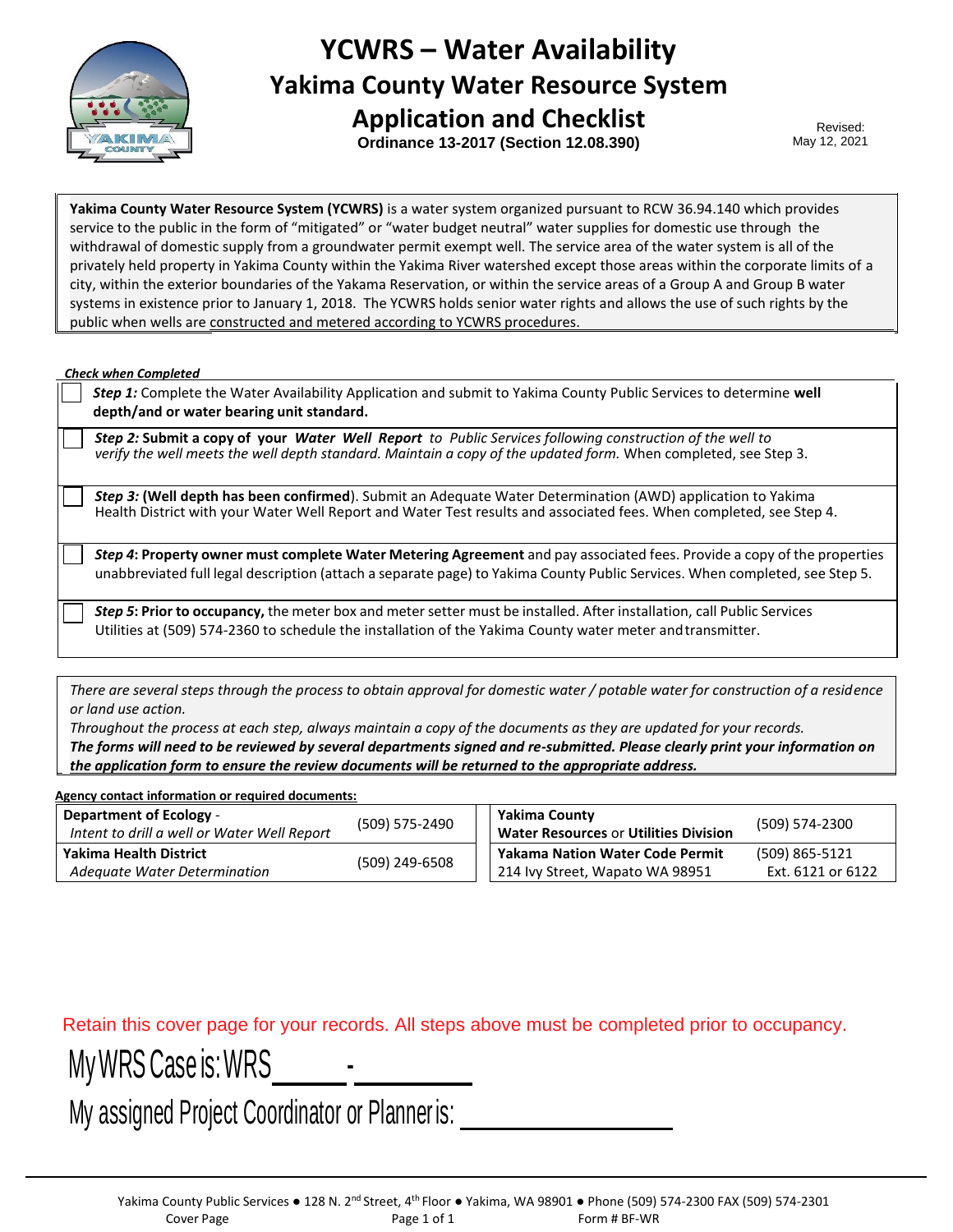

## **YCWRS Water Availability Application**



Revised:<br>March 1, 2021

| <b>REQUIRED: Tax Parcel Number: (11 digits)</b>                                           | <b>Office Use Only:</b><br>DATE:         |  |  |
|-------------------------------------------------------------------------------------------|------------------------------------------|--|--|
| (Reference WWW.YAKIMAP.COM for assistance)                                                |                                          |  |  |
| Example:<br>18 13 23 -- 1 2 3 4 5                                                         | <b>YCWRS Case: WRS</b>                   |  |  |
| Parcel#.:                                                                                 | <b>BLD / PLN Case:</b>                   |  |  |
| <b>Subdivision or Short Plat Number</b>                                                   |                                          |  |  |
| Lot #                                                                                     | <b>County Staff:</b>                     |  |  |
| (Road name or address if assigned)<br>Site address:                                       |                                          |  |  |
| (print clearly)                                                                           |                                          |  |  |
| <b>Applicant Name:</b>                                                                    | Phone:                                   |  |  |
| Check if you are the property owner                                                       |                                          |  |  |
| <b>Mailing Address:</b>                                                                   |                                          |  |  |
| City, State, ZIP:                                                                         |                                          |  |  |
| E-mail:                                                                                   |                                          |  |  |
| Signature:                                                                                | Date:                                    |  |  |
| Has the well been drilled (constructed)?<br>Yes (Begin at Step 2)<br>No (Begin at Step 1) |                                          |  |  |
| PLEASE CHECK BELOW THE TYPE OF BUILDING OR LAND USE PERMIT YOU ARE APPLYING FOR:          |                                          |  |  |
| Number of connections requested                                                           |                                          |  |  |
| SINGLE FAMILY RESIDENCE                                                                   | MULTI-FAMILY RESIDENCE (Number of Units) |  |  |
| <b>ACCESSORY DWELLING UNIT</b>                                                            | COMMERCIAL<br><b>INDUSTRIAL</b>          |  |  |
| LAND USE PERMIT OR OTHER - Please Describe:                                               |                                          |  |  |
|                                                                                           |                                          |  |  |
|                                                                                           |                                          |  |  |